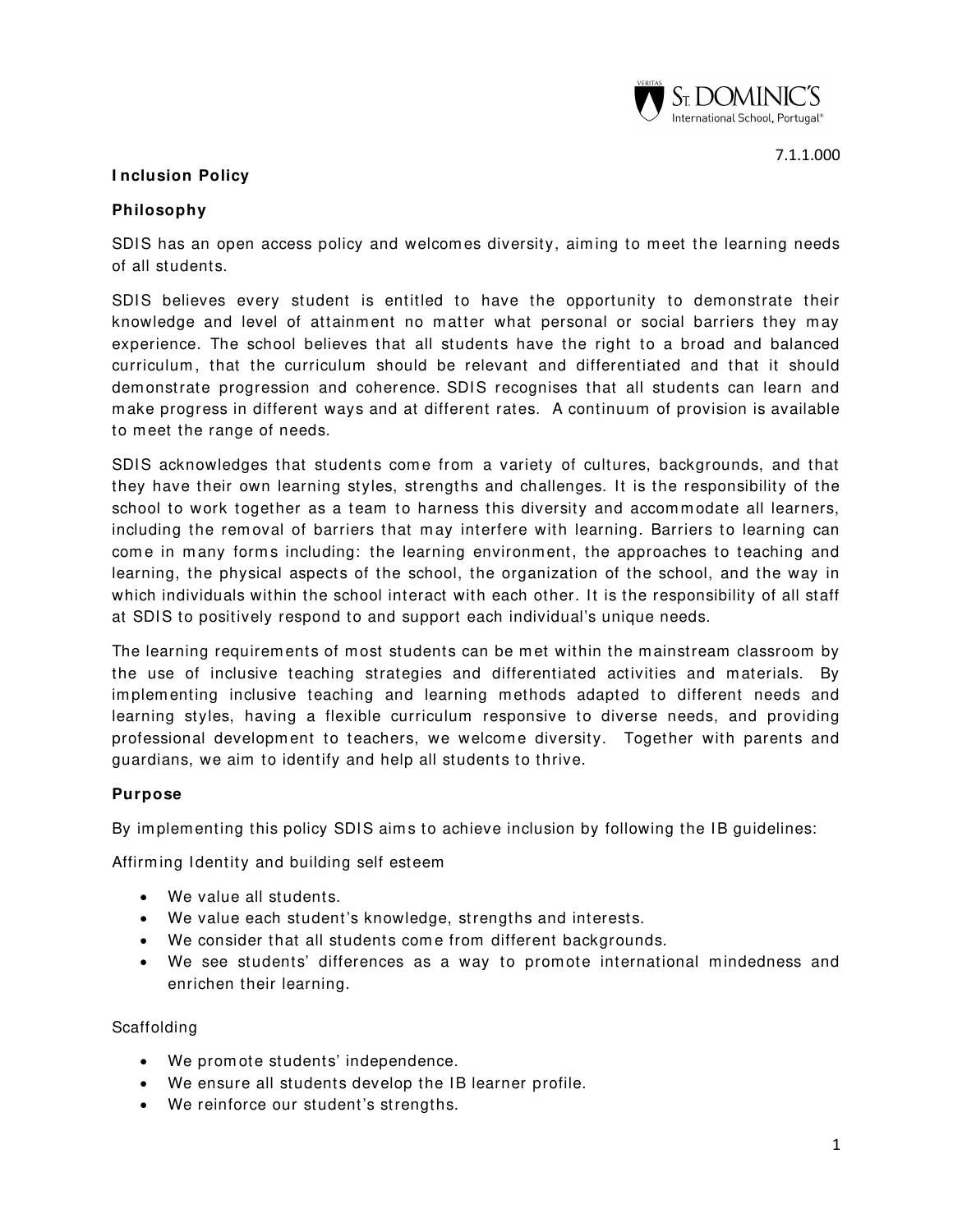

• We use teaching principles to build up learning.

### Extended learning

- We ensure students are accepted as they are.
- We rem ove learning barriers.
- We prom ote positive learning environm ents.
- We incorporate technology into our learning to support our existing curriculum .
- We plan our teaching to ensure variability is accounted for.
- We understand mistakes as a key part of learning.
- We include students in decisions about their learning.
- We encourage collaborative learning.
- We use approaches to learning that benefit the development of the IB student profile.
- We access our students during the learning and teaching process so we can provide regular feedback and adapt our teaching styles.
- We teach all students no matter what specific difficulty they might have, making learning accessible to all.

Valuing prior knowledge

- We ensure we connect with students' prior knowledge to build up their full potential.
- We clearly understand that diversity includes all members of community.
- We recognize there are gaps and overlaps in learning for each individual.

### **Defining I nclusion**

At SDIS, inclusion is the educational strategy that helps teachers provide teaching and assessment across abilities while delivering the same content. The aim is to create a more supportive environm ent for both teachers and students.

According to the IB Learning Diversity and Inclusion Policy, "inclusion is an ongoing process that aims to increase access and engagement in learning for all students by identifying and rem oving barriers. Inclusion is an organization paradigm that involves change. It is a continual process of increasing learning and participation for all students. It addresses learning support requirements and questions the broader objectives of education, the nature of pedagogy, curriculum and assessm ent. It is an educational approach to which all schools should aspire. Inclusion is facilitated in a culture of collaboration, mutual respect, support and problem -solving involving the whole school community."

UNESCO states inclusive education m eans that all children - no m atter who they are - can learn together in the same school. This entails reaching out to all learners and removing all barriers that could limit participation and achievement.

According to the Portuguese Decree-Law  $n^{\circ}$  54/2018, July 6, ..."the need of each school to recognize the added value of the diversity of its students, finding ways to deal with that difference, adjusting the teaching processes to the individual characteristics and conditions of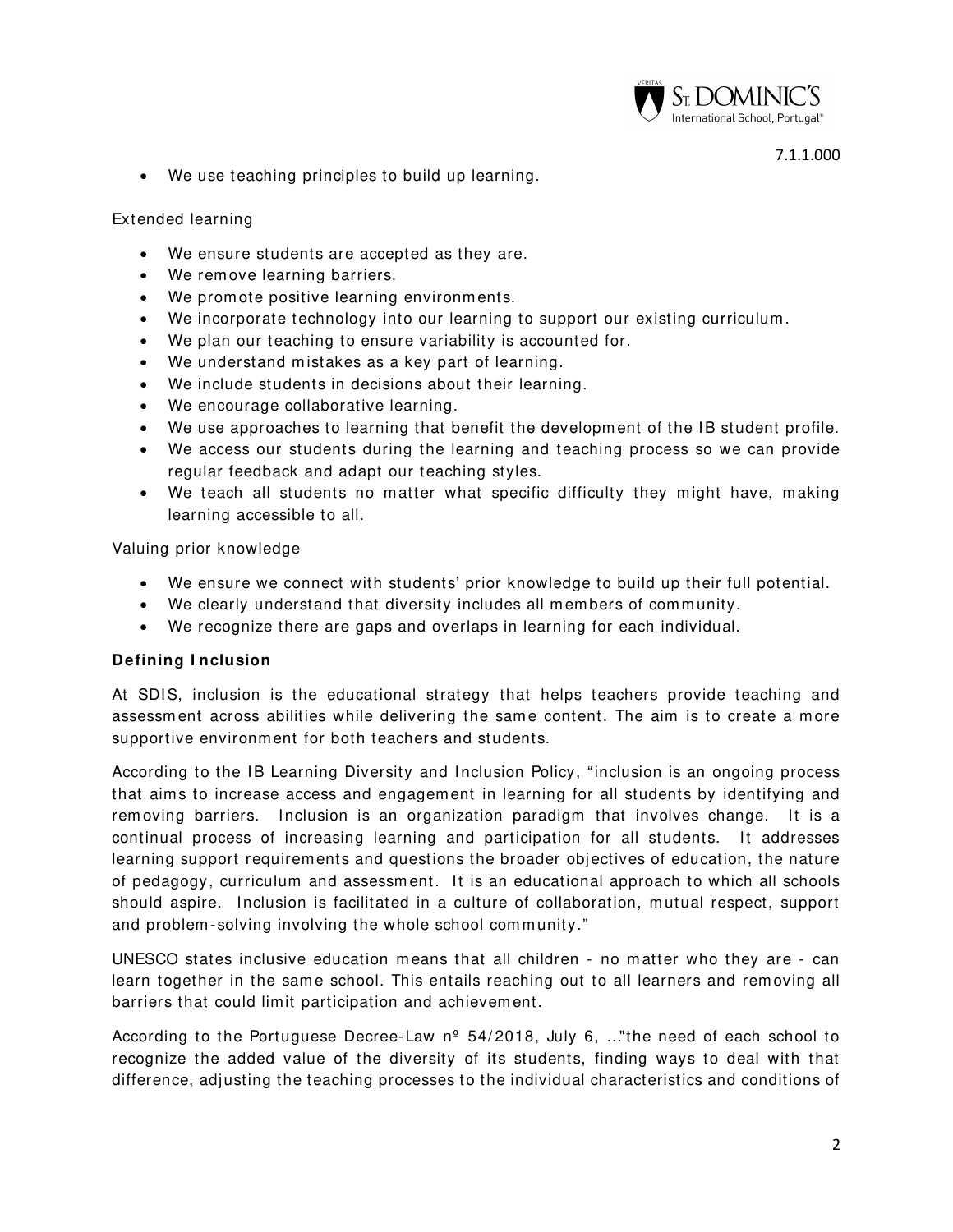

each student, m obilizing the m eans at its disposal so that everyone learns and participates in the life of the educational community."

# **Defining Special Educational Needs**

A student is deemed to have special educational needs (SEN) if he/ she displays difficulties that are a barrier to learning and which call for special educational provision to be made to support their learning requirements.

The UK's [Special Educational Needs and Disability Code of Practice](https://www.gov.uk/government/publications/send-code-of-practice-0-to-25) outlines four 'broad areas of need' which should be planned for. The Code of Practice acknowledges that individual children or young people often have needs that cut across all these areas and that their needs may change over time. The four areas of need are:

- communication and interaction
- cognition and learning
- social, emotional and mental health difficulties
- sensory and/or physical needs

These four areas are reinforced in the Portuguese Education law, as it considers special education needs to be any barrier that limits communication, learning, m obility, autonomy, interpersonal relationships, social relations and em otional state.

Special Education Needs can be categorised into:

- specific learning difficulty
- moderate learning difficulty
- severe learning difficulty
- profound and multiple learning difficulty
- social, emotional and mental health
- speech, language and communication needs
- hearing im pairm ent
- visual impairment
- m ulti- sensory im pairm ent
- physical disability
- autistic spectrum disorder
- other difficulty
- SEN support but no specialist assessm ent of type of need
- gifted and able students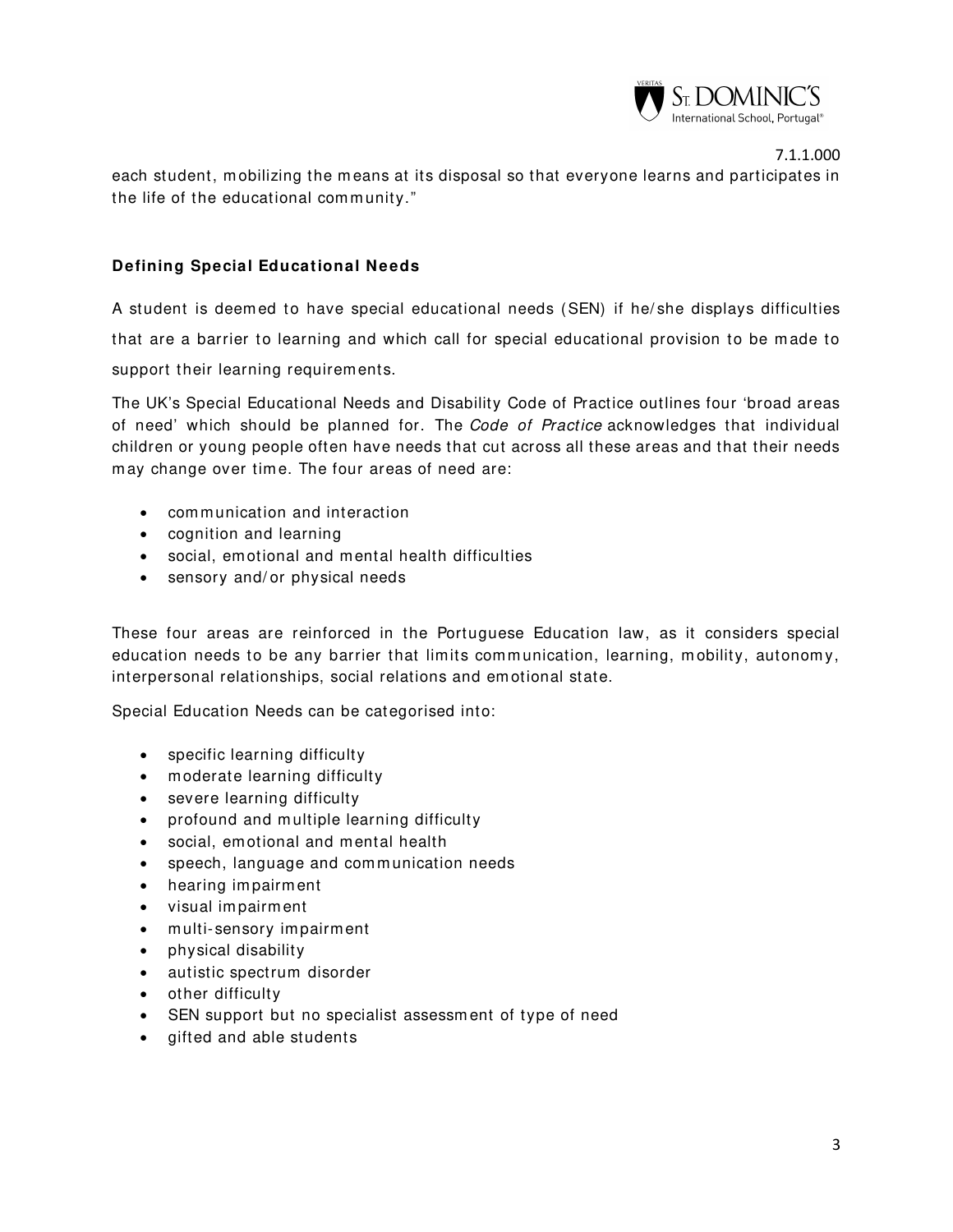

7.1.1.000 The school reviews mandated policies on a regular basis to ensure that they are cohesive and are aligned with IB Standards and Practices.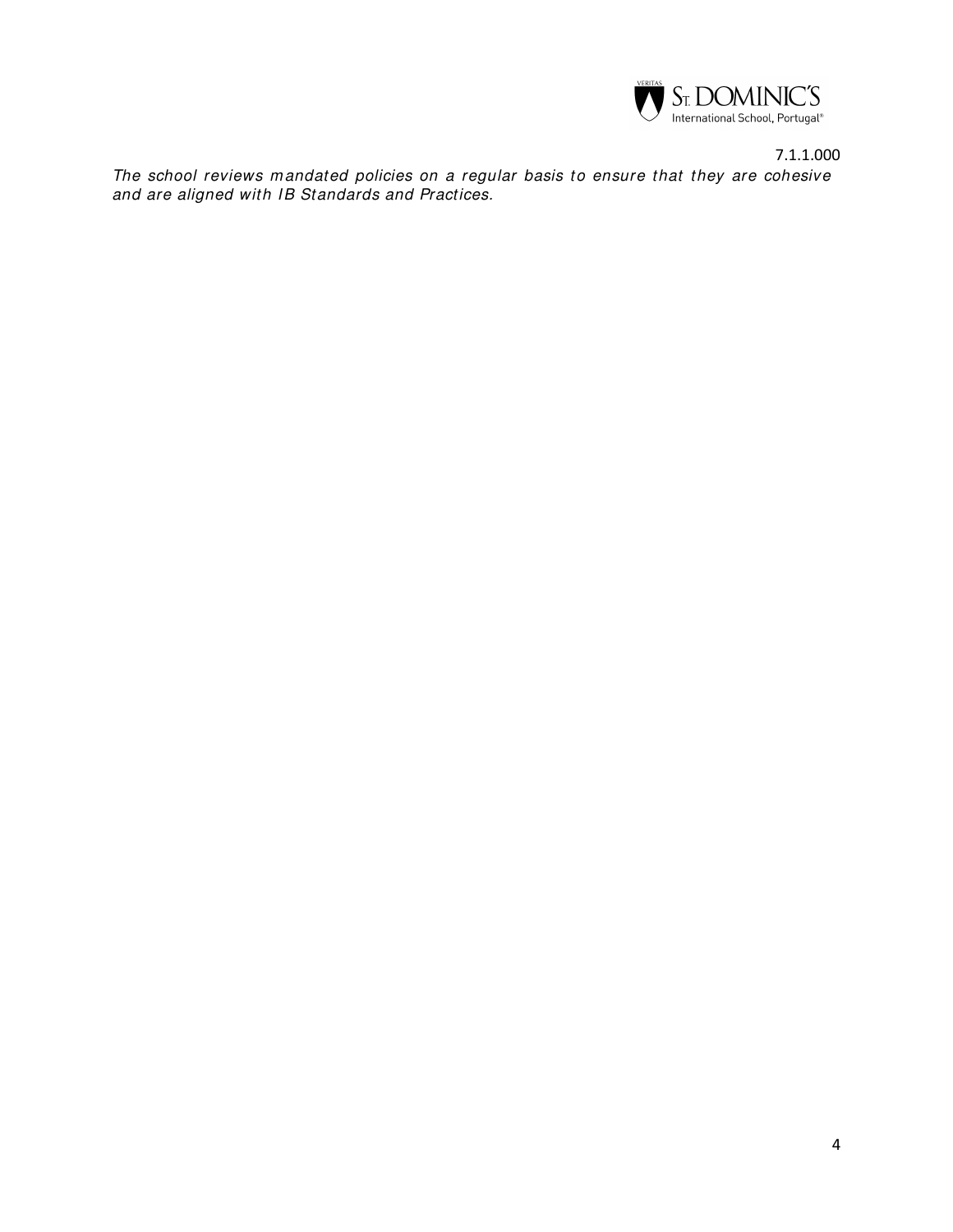

## **Appendix – Procedures**

#### **Access arrangem ents**

Where necessary, intervention might include adaptation of the curriculum, inclusive (in class) or withdrawal support and in some cases, with the agreement of parents, the hiring of an aid to support learning. The Learning Support Department will become involved when a possible learning need has been raised. Learning Support services are personalized to m eet the distinct needs of students' unique learning requirem ents. This m ay include individual or sm all group instruction, inclusion, resources, self- contained, consulting and contracted specialized outside services e.g. physical, occupational, speech therapy and mental health counselling. Please see Referral and Support Procedures for further details.

The IB Inclusion Policy states that all candidates should be allowed to dem onstrate their ability under assessm ent conditions (please see the Assessm ent Policy for further details). Access arrangements must not only apply to students during summative IB assessments but also be available throughout the course of study. This includes all classroom work and formative assessm ents that are part of everyday learning. Therefore, when a student has been diagnosed with a specific learning requirement, it is the teacher's responsibility to provide the necessary accom m odations or differentiation to ensure the particular needs of every learner are being met.

### **I dentifying and Referring Students**

Where there is cause for concern, class teachers will work alongside the Learning Support staff in the identification of the individual learning requirem ents for the referred student. Please see Referral and Support Procedures for further details.

### **Adm issions**

Adm ission decisions for students with learning differences are m ade by the Principal in consultation with the Learning Support team. The annual re-registration of a student's contract is dependent upon the review of the student's progress in school and the school's ability to meet the student's needs as well as the parent's agreement to work in conjunction with the school. Please see the Adm issions Policy for further details.

### **Learning Support Plans**

Students with identified learning differences will have a learning support plan. This should include:

- Academ ic inform ation
- Targets